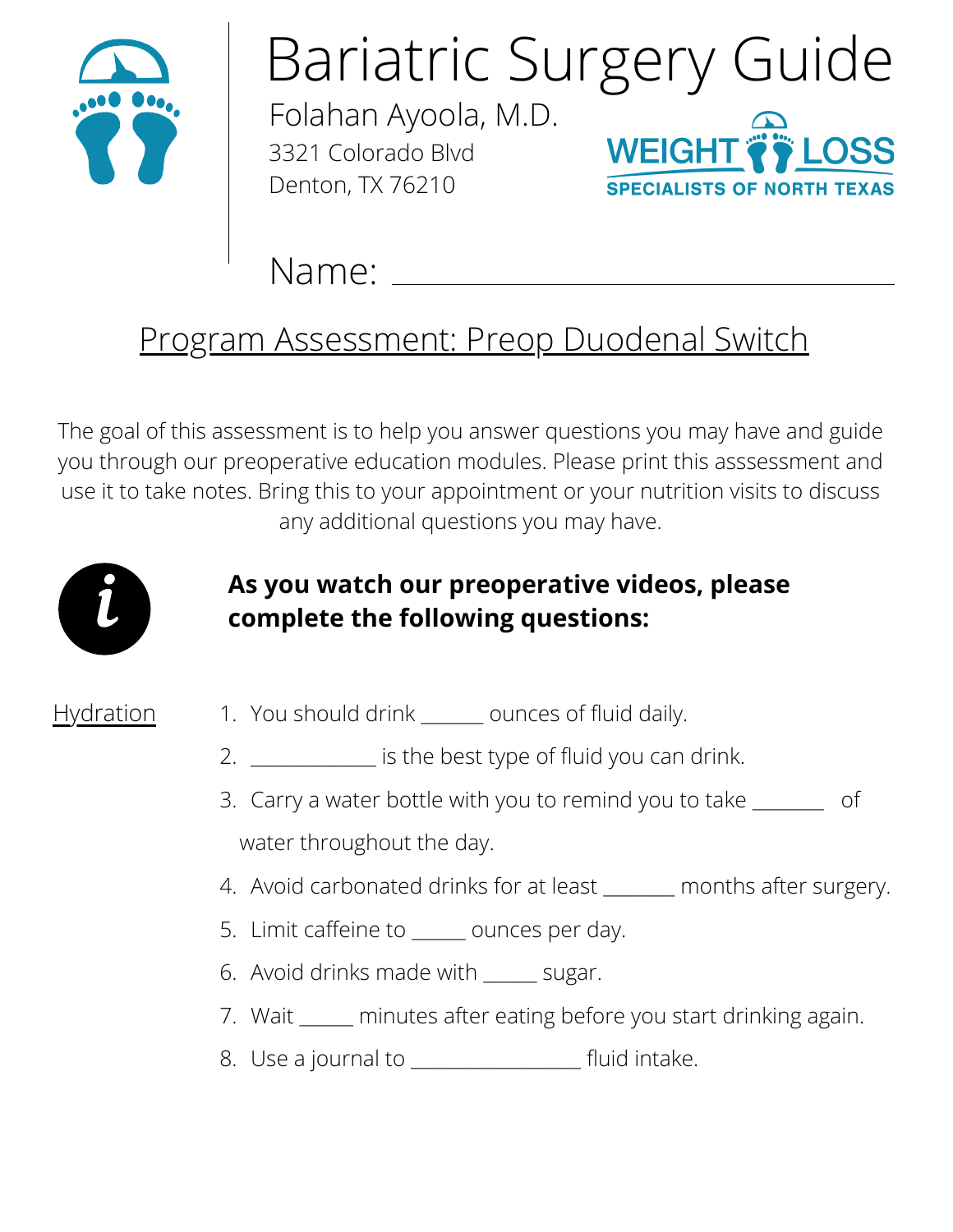

## Bariatric Surgery Guide

- Protein 1. You should eat \_\_\_\_\_\_ to \_\_\_\_\_\_ grams of protein per day.
	- 2. You should take in \_\_\_\_\_\_\_\_\_\_\_\_ protein shakes every day for the first three months after surgery.
	- Use a \_\_\_\_\_\_\_\_\_\_ protein supplement, not a collagen based one. 3.
	- 4. You should eat the protein rich foods \_\_\_\_\_\_ to make sure you have room in your stomach.
	- 5. Protein is not \_\_\_\_\_\_\_\_\_\_\_ in the body, so you must eat protein daily.
	- Your protein supplement should have a minimum of \_\_\_\_\_\_ grams of 6. protein per serving and less than \_\_\_\_\_\_\_ grams of carbohydrate per serving.
	- 7. You should track \_\_\_\_\_\_\_\_\_\_\_\_\_ intake in your journal.

- Vitamins 1. You will start vitamin supplements on day \_\_\_\_\_ after surgery.
	- 2. You will need to take one DS supplement \_\_\_\_ times a day.
	- 3. You will need to take \_\_\_\_\_ mg of calcium citrate twice per day.
	- There should be a gap of at least \_\_\_\_\_\_ hours between your calcium 4. supplement and your multivitamin.
	- 5. Take \_\_\_\_\_\_ units of vitamin D every day.
	- You should take \_\_\_\_\_ units of vitamin A daily. 6.
	- If your calcium citrate tablets are 300mg, you will take \_\_\_\_\_\_ in the 7.morning and \_\_\_\_\_\_\_ in the evening.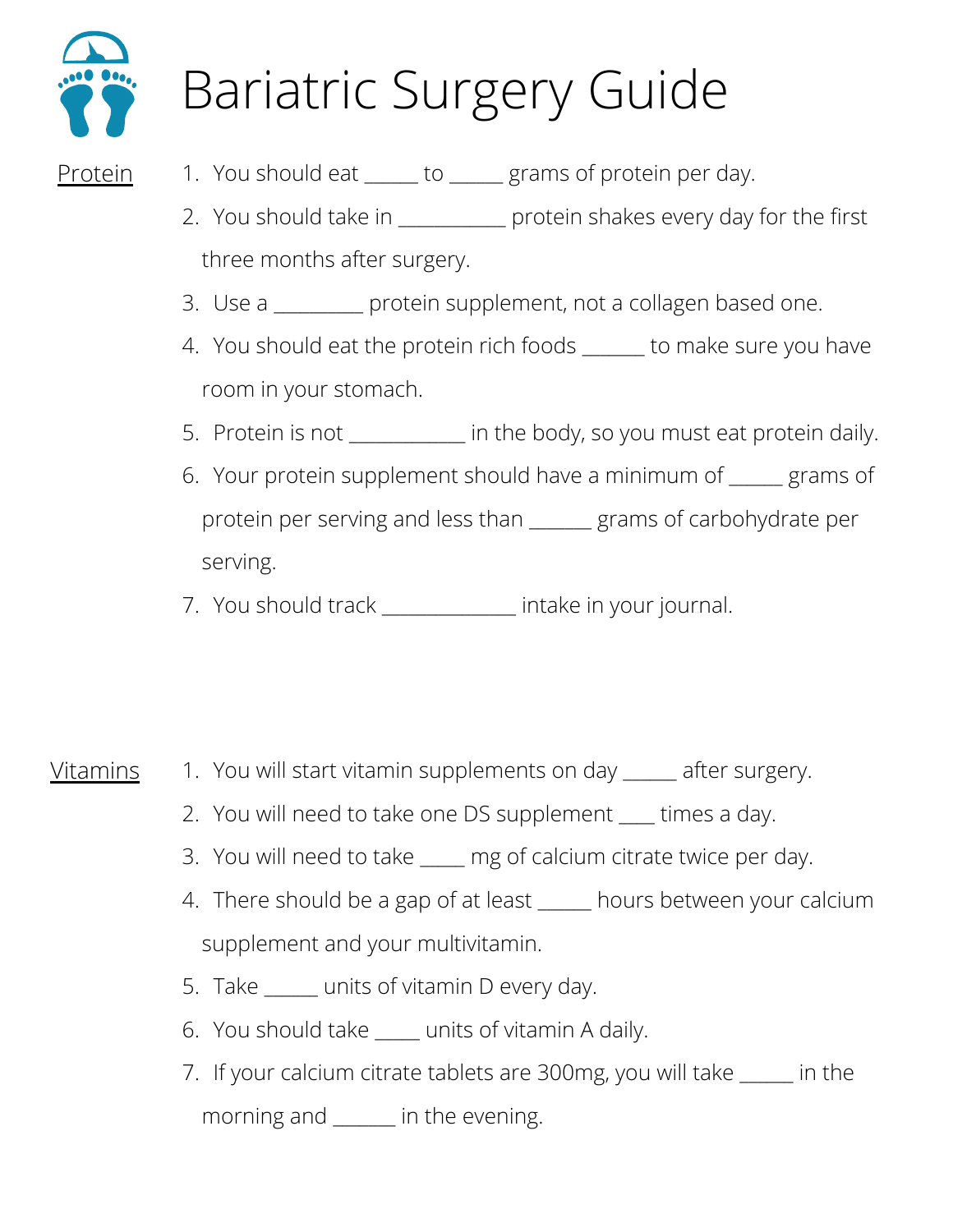

 $\overline{\phantom{a}}$ 

\_\_\_\_\_\_\_\_\_\_\_\_.

## Bariatric Surgery Guide

### <u>Carbohydrates</u> 1. Carbohydrates that are not needed for energy can be turned into

- 2. Sucrose, fructose and lactose are called \_\_\_\_\_\_\_\_\_\_\_\_ carbohydrates.
- Whole grains, beans and starchy vegetables are examples of 3. \_\_\_\_\_\_\_\_\_\_\_\_\_\_\_\_\_ carbohydrates.
- 4. Your initial carbohydrate goal is \_\_\_\_\_ grams or less of complex carbohydrate per day.
- You can eat raw fruits and vegetables at \_\_\_\_\_\_\_ weeks after surgery. 5.
- Gas, bloating or loose stools after eating milk products may be 6. \_\_\_\_\_\_\_\_\_\_\_\_\_\_\_\_\_ intolerance.
- 7. Keeping a \_\_\_\_\_\_\_\_\_\_\_\_\_\_\_ food intake may help you identify foods that are causing problems.
- Reading nutrition \_\_\_\_\_\_\_\_\_\_ can help you avoid added sugars. 8.
- Avoid foods with added \_\_\_\_\_\_\_\_\_\_\_\_\_\_ sugars. 9.
- Fats 1. If you don't consume enough fat, you can become deficient in fat-soluble
	- 2. You should eat \_\_\_\_\_ to \_\_\_\_\_ grams of fat per day after surgery.
	- 3. After surgery, you will absorb \_\_\_\_\_percent of the fat you eat.
	- Good fats are \_\_\_\_\_\_\_\_\_\_ unsaturated and \_\_\_\_\_\_\_\_\_\_\_ unsaturated fats. 4.
	- 5. You should consume \_\_\_\_\_\_\_\_\_\_\_ fats after DS surgery, which come from meat and milk products.
	- 6.Trans-fats come from \_\_\_\_\_\_\_\_\_\_\_\_\_\_\_\_ foods and baked goods and will need to be avoided after surgery.